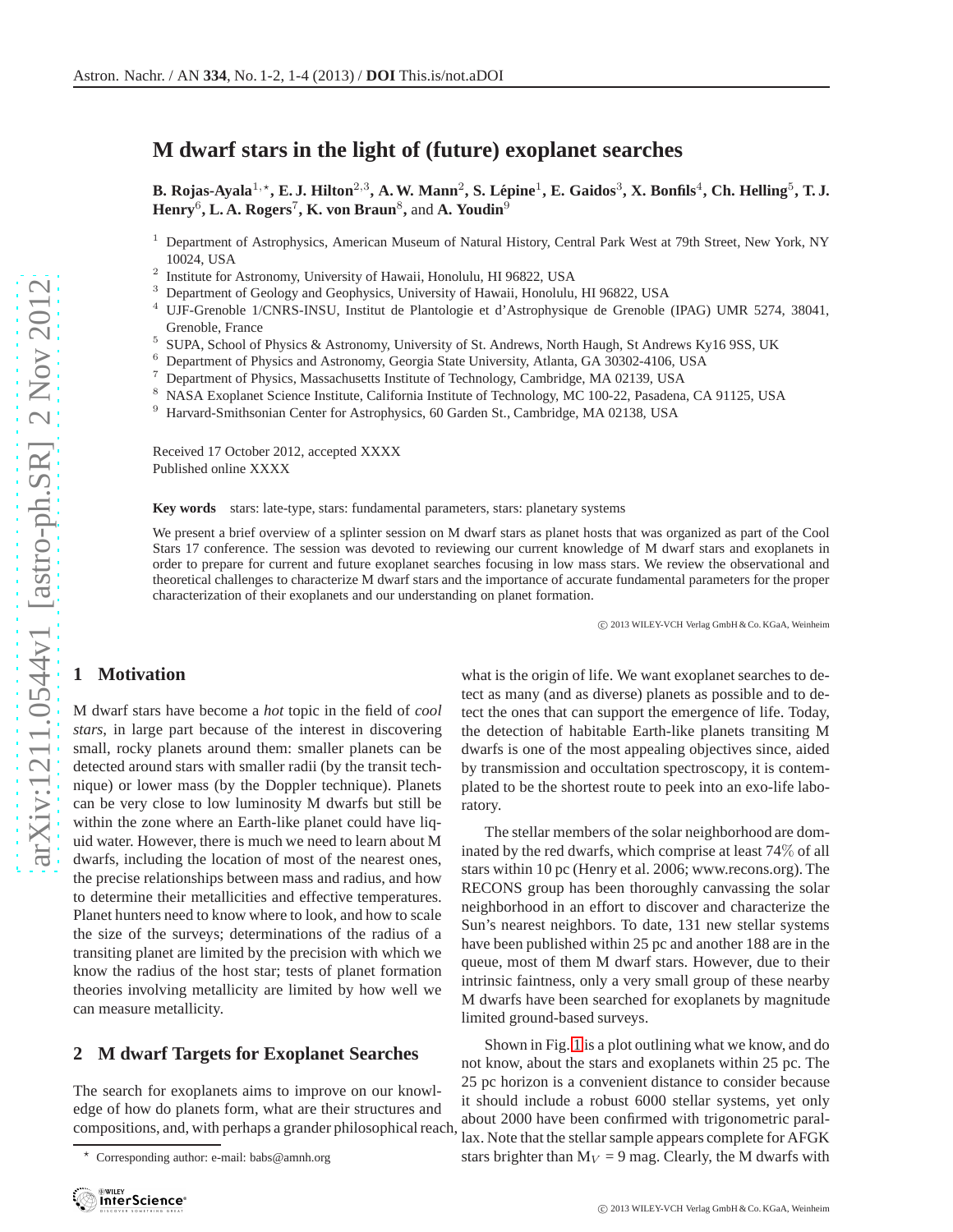

<span id="page-1-0"></span>**Fig. 1** The 25 pc RECONS sample. The horizontal axis is designed to mark ten equal-volume shells moving away from the Sun, so that a constant density will appear as a constant number of points/bin. While the stellar sample appears to be complete for the closest AFGK stars, M dwarf stars are significantly underrepresented.

 $M_V = 9$  mag to 21 mag are significantly underrepresented. However, RECONS has made some progress at the closest distances, as evidenced by the accumulation of M dwarfs out to 15 pc. Shown with gray circles are the 3.1% of stellar systems hosting exoplanet candidates, where the 14 planet hosts with  $M_V > 9.0$  mag correspond to early M dwarf stars. Mid to late M dwarfs in the solar neighborhood have barely been searched, due to their intrinsic faintness. In addition, surprisingly few exoplanets have been found around K dwarfs with  $M_V = 6$  mag to 9 mag.

In the past 10 years, surveys employing different techniques have been searching for planets around bright nearby M dwarfs as well as distant M dwarfs, and have recently reported on the occurrence of low-mass planets around M dwarfs. The HARPS M-dwarf survey have reported an occurrence rate of  $88^{+56}_{-19}$ % for super-Earths (1  $\leq$  m sin  $i \leq$  $10M_{\oplus}$ ) with periods < 100 days, and  $41^{+54}_{-13}$ % for those that orbit in the habitable zone (HZ; Bonfils et al. 2011). The Kepler mission also indicates a high occurrence rate for super-Earths with periods < 50 days orbiting late-K to early-M dwarfs (3600<  $T_{\text{eff}}$  < 4100 K) with Howard et al. (2012) and Mann et al. (2012a) reporting an occurrence rate of  $30 \pm 8\%$  and  $36 \pm 8\%$ , respectively. The steep rise in the planetary mass function toward lower mass planets is given further credit by micro-lensing surveys which, for instance, find a  $62^{+35}_{-37}$ % occurrence rate for 5-10 M<sub>⊕</sub> planets at large separation (0.5-10 AU; Cassan et al. 2011). Last but not least, 2 posters at CS17 were also reporting on the occurrence rate of planets orbiting M dwarfs: Dressing & Charbonneau (2012) for the occurrence of habitable planets from Kepler (0.40 habitable planet per star) and Berta et al. (2012) for the occurrence of 2-4  $R_{\oplus}$  planets, with periods  $P < 10$  day (22<sup>+52</sup>%) in the MEarth sample.

Hence, a consistent picture emerges from HARPS, Kepler, MEarth and micro-lensing surveys : the occurrence rate of  $1-10M_{\oplus}$  planets is 30-50% per dlog P, and there are 40 habitable-zone super-Earths for every 100 M dwarfs. One can just propagates these numbers to refine (or revise) the statistics and find that:

- **–** the minimum sample size starts at N=15. With 15 stars, only a null result would be different than any one of the above surveys (with a 3-sigma confidence level). With 20 stars, one can refine the, e.g., HARPS determination of  $η_{⊕}$  by a factor of ∼2.
- **–** the minimum sample size to *expect* 1 transiting habitable super-Earth is ∼100 (and few times 100 to *confidently* detect one).

## **3 The importance of M dwarf fundamental parameters for exoplanet searches**

To characterize a transiting exoplanet, one must first characterize its host star. Planet radius, mass, and  $T_{\text{eq}}$  are measured relative to the stellar properties. Uncertainties in the host star mass and radius often dominate the uncertainties on the planet mass and radius. A wide range of bulk compositions (with different proportions of rock, H/He, and ices) is consistent with the same planet mass-radius pair (e.g., Valencia, Sasselov & O'Connell 2007b; Selsis et al. 2007; Rogers & Seager 2010a), and therefore uncertainties in the planet mass and radius further broaden the span of possible compositions. Due to the inherent and observational uncertainties, the nature of a transiting low-mass planet is often ambiguous, with multiple plausible scenarios. For example, based on its measured mass and radius, GJ 1214b could be a mini-Neptune with a primordial H/He envelope, a waterdominated planet, or a rocky planet with an outgassed Hrich envelope (Rogers & Seager 2010b).

Improved precision on host-star properties will most significantly impact planet characterization in cases where reduced error bars on the planet properties could rule out a planet composition scenario. For instance, a planet with radius in excess of a pure silicate body of the same mass must contain significant quantities of volatiles (H/He or ices) a rock-dominated composition scenario is precluded. Other limiting mass-radius relations include radius lower limits for planets based on an extreme pure-iron composition (e.g. Seager et al. 2007) and collisional stripping-induced iron enhancement (Marcus et al. 2010), and radius upper limits for rocky planets with outgassed envelopes (Rogers et al. 2011), water-planets without H/He envelopes, and planets with liquid water oceans below H-rich gas envelopes (Rogers 2012). Planets with measured properties spanning these limiting-composition mass-radius relations could offer the highest science return (in the form of improved composition constraints and stronger tests of planet formation) from the effort invested in shrinking  $M_p$  and  $R_p$  uncertainties with refined stellar parameters.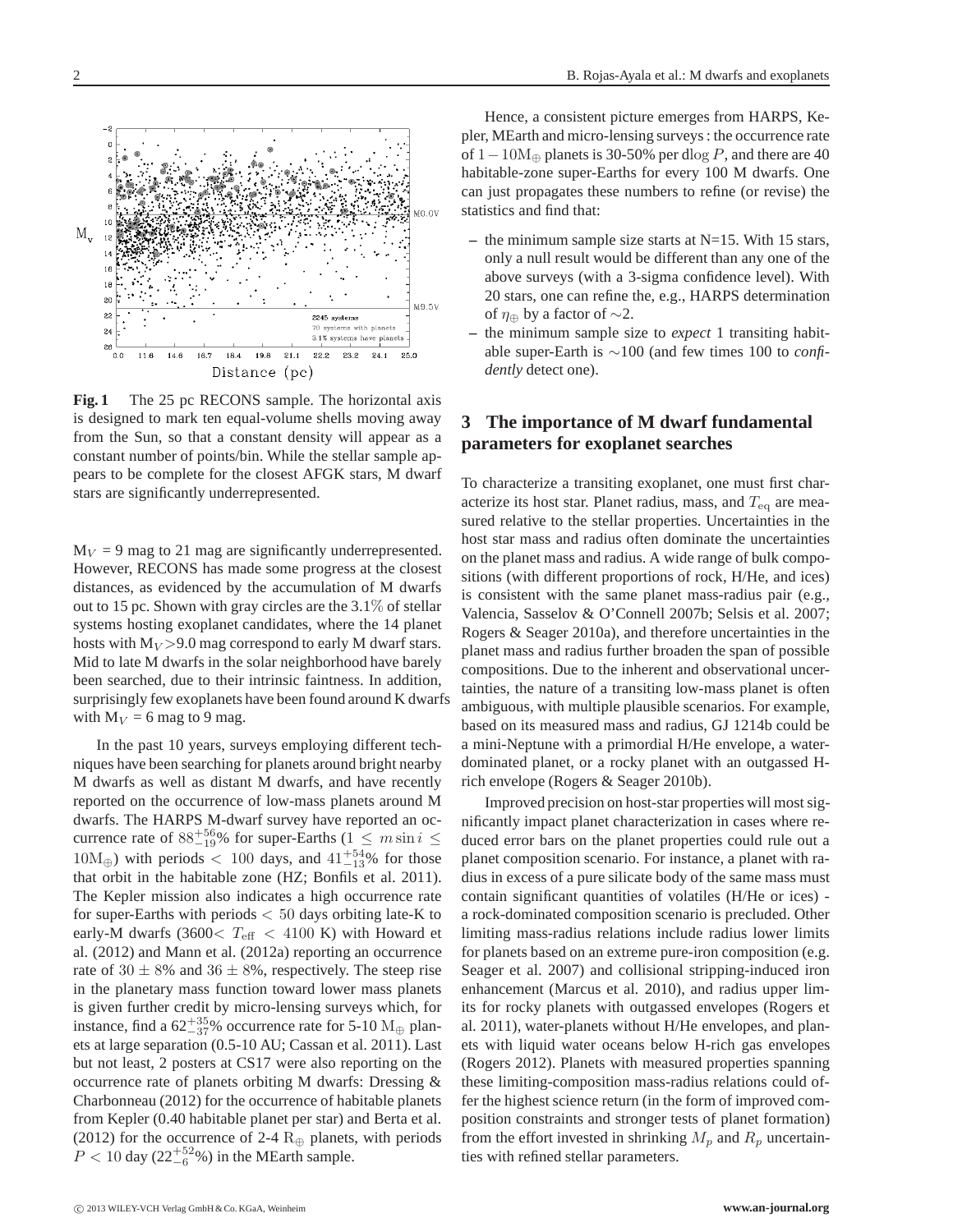#### **3.1 Inferring M dwarf properties from models**

M dwarfs span a range of stellar parameters that includes youthful brown dwarfs and elderly low-mass stars:  $T_{\text{eff}}$ = 2500-3900K and  $\log g$ =3.0-5.0. Their metallicity can be solarlike but also very low owing to the long life time of M dwarfs. To infer M dwarf properties from models will further be complicated by their large magnetic field strength of  $10<sup>3</sup>$  times that of the Sun. The determination of fundamental parameter like  $T_{\text{eff}}$ ,  $\log g$ , element abundances, mass, and radii (or luminosity) seems most difficult for young M dwarfs because of the potentially still ongoing accretion, but also older M dwarfs are challenging, as magnetic fields play a role that we are only starting to appreciate.

Different parameters are derived from observations by applying different models: synthetic spectra from atmosphere models (ATLAS: Castelli & Kurucz 2004; MARCS: Gustafsson et al. 2008; PHOENIX: Hauschildt, Baron & Allard 1997, Allard et al. 2001, Dehn 2007, Helling et al. 2008, Witte et al. 2009, Rice et al. 2010; Tsuji 2005; Ackerman & Marley 2001, Saumon & Marley 2008; Burrows et al. 2001) are used to infer  $T_{\text{eff}}$ ,  $\log g$  and element abundances. The masses, radii, and ages are inferred from comparison to evolutionary models (see Table 1 in Southworth 2009; Dotter et al. 2008; Chabrier et al. 2000; Burrows et al. 2001; Ventura et al. 1998).

A good strategy for fitting observational data with models is to use as many models as one can. Examples are presented in Dupuy et al. (2010) and Patience et al. (2012) who furthermore demonstrate the uncertainties resulting from fitting the whole observed spectral range vs. fitting individual observed spectral intervals. Despite all wishful thinking, the uncertainties in  $T_{\text{eff}}$  easily amount to 200K amongst the different atmosphere models and for  $\log q$  to one order of magnitude. This uncertainty applies also if observational 'holes' are filled in with synthetic spectra as pointed out by Emily Rice during this Splinter session. The detailed analysis of the element abundances in M dwarf atmosphere is challenged by the start of dust formation which impacts already at  $T_{\text{eff}}$  as high as 2800K (Witte et al. 2009). A detailed assessment of uncertainties between the different atmosphere model families is not available to date, less so for evolutionary models which carry the atmosphere as outer boundary. Only Sinclair et al. (2010) and Plez (2011) incorporate comparisons between model results that are interesting for M dwarfs.

#### **3.2 Direct measurements of M dwarf radii**

Direct determinations of M dwarf radii are primarily performed via studies of eclipsing binaries (EBs) or via measurements using long-baseline, optical/near-IR interferometry. The recent survey by Boyajian et al. (2012) doubles the number of high-precision, interferometrically measured M dwarf radii in the literature and constitutes further evidence for the ongoing discrepancy between model and empirical M dwarf radii. Boyajian et al. (2012) finds very weak to

non-existent correlation with metallicity for bilateral relations between M dwarf radii, temperatures, and luminosities, in contrast to a clear metallicity dependence for equivalent relations involving broadband color indices. Boyajian et al. (2012) conclude that there is no systematic discrepancy for a fixed mass between directly determined single M dwarfs and their EB component counterparts. Knowledge of stellar radius, effective temperature, and luminosity, along with literature time-series, can provide a largely model-independent astrophysical and orbital characterization of the star-planet system for transiting planets (von Braun et al. 2012). Additionally, the location and extent of the system HZ, based on the measured astrophysical stellar parameters, determines whether any of the exoplanets (or perhaps their moons), could host liquid water on their surfaces (von Braun et al. 2011).

### **4 Planet formation theory and metallicity**

Metallicity is central to modern theories of planet formation because heavy elements in the disk make dust (Youdin & Kenyon 2012). To first approximation, stellar metallicity should reflect the disk's initial metallicity. However the disk's metallicity – defined as a surface density ratio of solid particles to gas – changes as particles and gas evolve separately (Youdin 2010).

The metallicity dependence of planetesimal formation is particularly important as a first step that depends on disk gas (Chiang & Youdin 2010). Models of particle sedimentation to the mid-plane first showed that solar metallicity could be a threshold for planetesimal formation (Sekiya 1998; Youdin & Shu 2002). This seemingly fortuitous coincidence depends on the gas disk's radial pressure gradients, which affect the vertical stirring and radial drift of solids, especially below meter-sizes. This radial drift gives rise to "streaming instabilities" (SI) in protoplanetary disks (Youdin & Goodman 2005). Simulations show that SI can aerodynamically concentrate solid particles (Youdin & Johansen 2007; Johansen & Youdin 2007). With sufficient grain growth, solar metallicity is the threshold for strong particle clumping by SI and subsequent gravitational collapse into planetesimals (Johansen,Youdin & Mac Low 2009). Other mechanisms for triggering planetesimal formation in gas rich disks also show a strong (positive) correlation with disk metallicity (Youdin 2011; Shariff & Cuzzi 2011). The early phases of planet formation can help explain observed patterns of exoplanets versus stellar mass and metallicity. A high metallicity and/or mass star with (presumably) corresponding disk properties favors early formation of planetesimals and the subsequent growth of gas giants by core accretion. Around low metallicity stars, planetesimal formation requires time to enrich the disk's metallicity, favoring super-Earths over giants. For low mass stars, disk mass may be too low to form gas giants very often and the metallicity advantage may primarily benefit super-Earths.